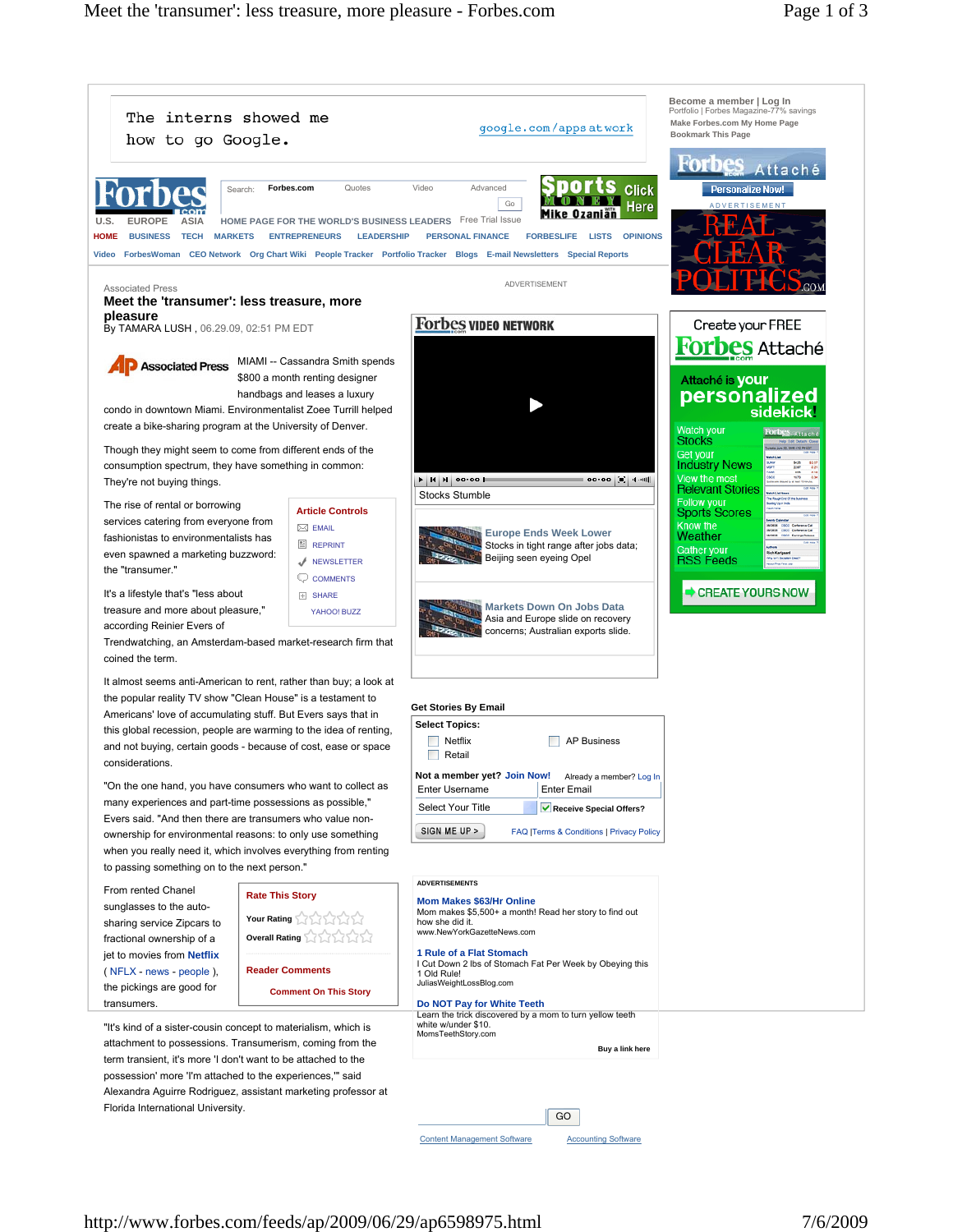In recent years, many more companies are renting things at all levels: Wear Today, Gone Tomorrow rents designer clothes (A \$495 Vera Wang rents for \$49 a week, plus a \$10 cleaning charge), Rentobile leases the latest in cell phones and irent2u rents almost anything (think ladders and power tools) in a Craigslist-like setting.

Even the nonprofit DogsAspen in Colorado is unintentionally getting in on the transumer act; the "Rent A Pet" program allows resort visitors who have been forced to leave pets at home "the opportunity to fill the void by spending a day outside the shelter with one of the animals."

There's even a Web site devoted to high-end transumerism. UK -based FractionalLife.com is a portal for those seeking to share Ferraris, art, holiday homes and even racehorses.

"Luxury is perhaps not what you own, but what you do," says Piers Brown, founder of Fractional Life.

Brown says during this downturn, people are reluctant to shoulder the costs of buying and maintaining expensive things which may be why property and jets are among the most popular items on his Web site.

FIU's Rodriguez says she expects the trend to continue once the economy recovers.

"I don't think this is a trend that will go away, simply because it is about collecting the experiences and the stories," she said.

There's also the "eco-transumer," like Turrill.

The 22-year-old worked with another student to raise \$50,000 to start their "bike library." Come fall, some 600 bikes will be placed at 40 kiosks around the city so people can rent the twowheelers by the hour or day.

"Why does an individual have to hold the responsibility for all the maintenance when a community could hold that responsibility?" she said.

Rentals also reduce the amount of natural resources spent on producing an item, says Eric Ginsberg of Bookswim, a New Jersey-based book rental company.

"There's a tremendous amount of natural resources used to make books, DVDs, you name it," he said. "Sharing an item also saves driving to and from the store. Our books come in the mail. Our books are essentially taking mass transit to get to our customers."

Bookswim would not give out sales figures or the number of their subscribers, but Ginsberg said that in the past year and a half, the company's membership has risen 500 percent.

In Miami, Smith, 29, is more concerned about fashion. Her latest rentals from Avelle (formerly Bag, Borrow or Steal) include a cherry red patent leather clutch by Louis Vuitton.

The medical device saleswoman has several drawers filled with purses she bought in her pre-rental days. Now, she's not sure what to do with them.

"Once I've used a purse for a while, I'm done with it," she says. "I've moved onto another trend."

Associated Press writer Suzette Laboy in Miami contributed to this article.

*Copyright 2009 Associated Press. All rights reserved. This material may not be published broadcast, rewritten, or redistributed*